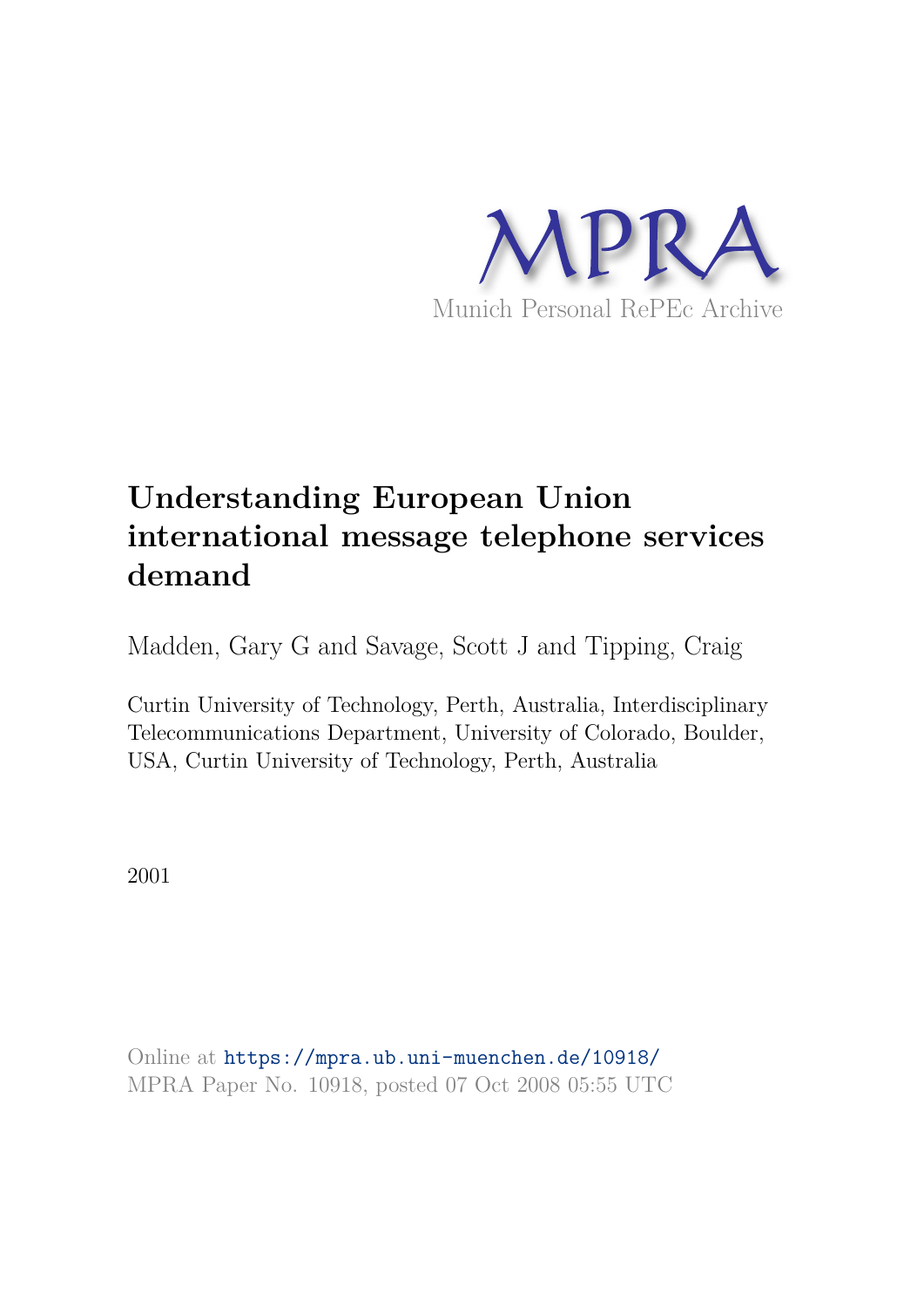

**INFORMATION** ECONOMICS AND POLICY

Information Economics and Policy 13 (2001) 127–136

www.elsevier.nl/locate/econbase

# Understanding European Union international message telephone services demand

Gary Madden<sup>\*</sup>, Scott J. Savage, Craig Tipping

*Communications Economics and Electronic Markets Research Centre*, *School of Economics and Finance*, *Curtin University of Technology*, *GPO Box U*1987, *Perth* 6845, *Australia*

#### **Abstract**

This study provides a contemporary understanding of demand relations in European Union (EU) international message telephone service (IMTS) markets prior to full liberalization at January 1 1998. Point-to-point demand equations that relate IMTS demand to prices, income, population and distance are estimated on bilateral market data for ten EU countries from 1990 to 1995. Model estimates suggest price elasticities of outgoing and incoming demand between  $-0.175$  and  $-0.456$ , and  $-0.215$  and  $-0.674$ , respectively. These elasticity estimates provide an empirical base from which to calculate welfare gains from the full deregulation of EU IMTS markets after 1998.  $\circ$  2001 Elsevier Science B.V. All rights reserved.

*Keywords*: Elasticity; European Union; International telephone demand

*JEL Classification*: L16; L96

#### **1. Introduction**

At the end of the 1980s, the European Commission embarked on an ambitious liberalisation program of European domestic and international telecommunications markets.<sup>1</sup> The main goal was to promote market structures that would enable the exploitation of substantial demand and innovation potentials in the industry. A

\* Corresponding author. Tel.:  $+61-8-9266-7051$ ; fax:  $+61-8-9266-2391$ .

*E*-*mail address*: maddeng@cbs.curtin.edu.au (G. Madden).

<sup>1</sup> Carriers provide international message telephone service (IMTS) by connecting their domestic networks to international half-circuits. Cost sharing arrangements between countries arranged through the accounting rate system.

 $0167-6245/01/\$$  – see front matter  $\)$  2001 Elsevier Science B.V. All rights reserved. PII: S0167-6245(00)00037-8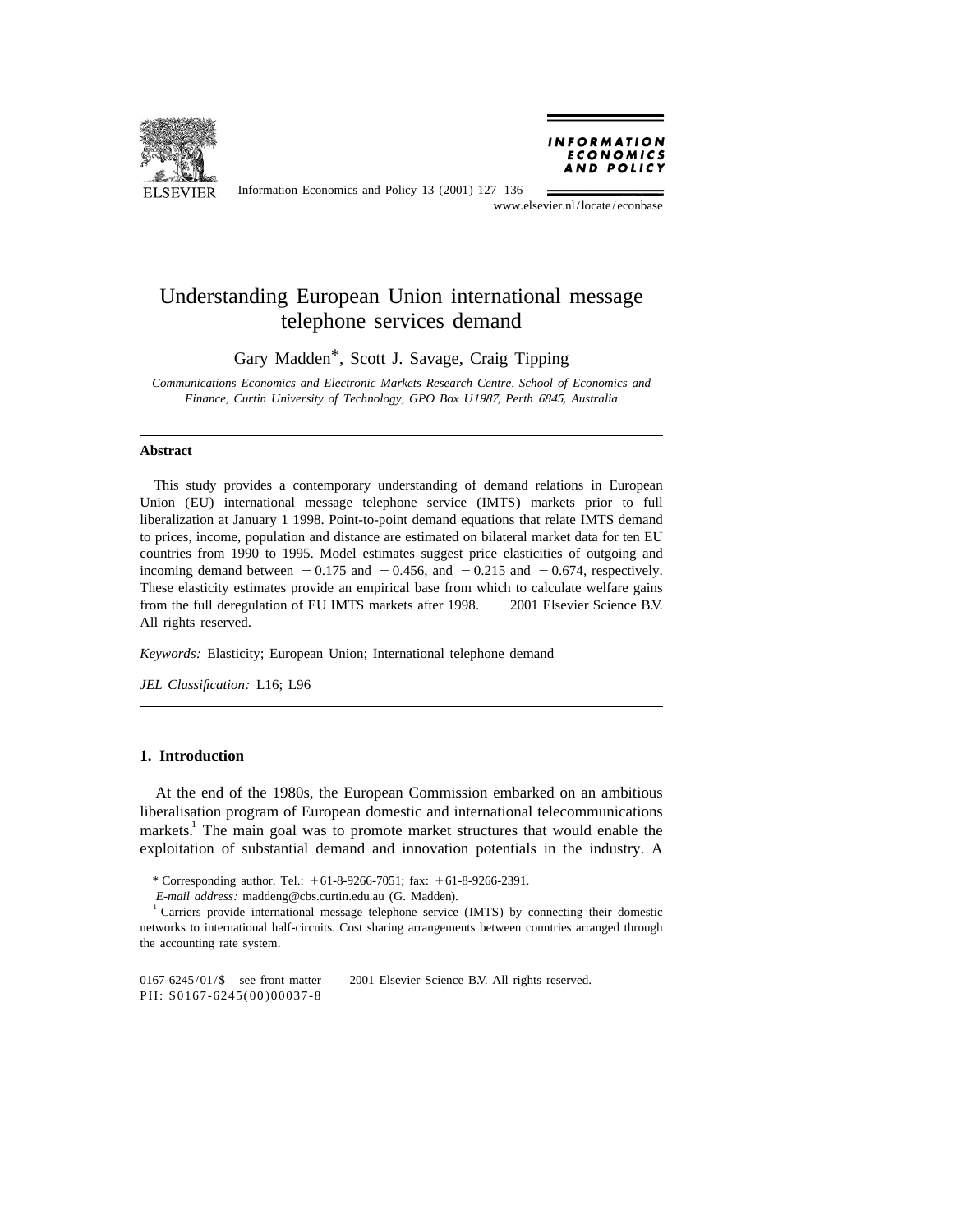major milestone of this program was 1 January 1998, the date whereby all telecommunications infrastructure and services were open to full competition (Kiessling and Blondeel, 1998).<sup>2</sup> A further transformation in the sector has been the separation of the regulator from the telecommunications operator for all 15 EU countries (International Telecommunication Union (ITU), 1998a). The 1999 Communications Review stresses the positive results of the current telecommunications regulatory framework that has transformed a sector traditionally characterized by state monopolies into a dynamic industry ready to take full advantage of the global market (de Cockborne, 1999).

This study provides an understanding of IMTS demand relations in EU markets prior to full liberalization by estimating the price elasticity of demand for a sample of 11 countries from 1990 to 1995. The analysis provides an empirical base from which to calculate welfare gains from EU IMTS market deregulation. The paper is organized as follows. Section 2 provides a selective review of representative IMTS demand analyses. A point-to-point IMTS demand model, and data used for estimation, are described in Section 3. Section 4 reports estimation results and flow-through demand elasticities, whilst Section 5 provides concluding comments.

### **2. Received demand analysis**

Lago (1970) employs pooled cross-section,time-series data for 26 US markets from 1962 to 1964 to explain US outgoing IMTS traffic. Using ordinary least squares (OLS) to regress traffic on price, trade, foreign investment, tourist expenditure, foreign telephones, and US population with foreign parents, Lago reports a price elasticity of demand of  $-1.249$ . Yatrakis (1972) extends Lago's model to include demographic variables such as language commonality, and both tourist and immigrant arrivals. OLS estimation on a cross-section of 46 US markets for 1967 reveals a price elasticity of demand which ranges from  $-1.030$ to  $-1.135$ . Rea and Lage (1978) examine US outgoing traffic for 37 bilateral markets from 1964 to 1973, and allow cross-price effects to be measured by the price of telex and telegraph service. Fixed- and random-effects model estimates suggest a price elasticity of demand between  $-0.548$  and  $-0.725$  for the full sample period, whilst corresponding elasticities for 1969 to 1973 are between  $-1.718$  and  $-1.915$ .

Larson et al. (1988) propose a point-to-point demand model which allow calls in one direction to affect return calls through reversion and reciprocity. The model is particularly useful for examining the impact of asymmetric pricing and call inter-dependence on IMTS market demand. Appelbe et al. (1988) employ a point-to-point model to estimate Canada–US market demand at 1986. Three-stageleast squares estimation of outgoing and incoming demand equations provide

<sup>&</sup>lt;sup>2</sup> Greece, Ireland and Portugal were exempted from this date.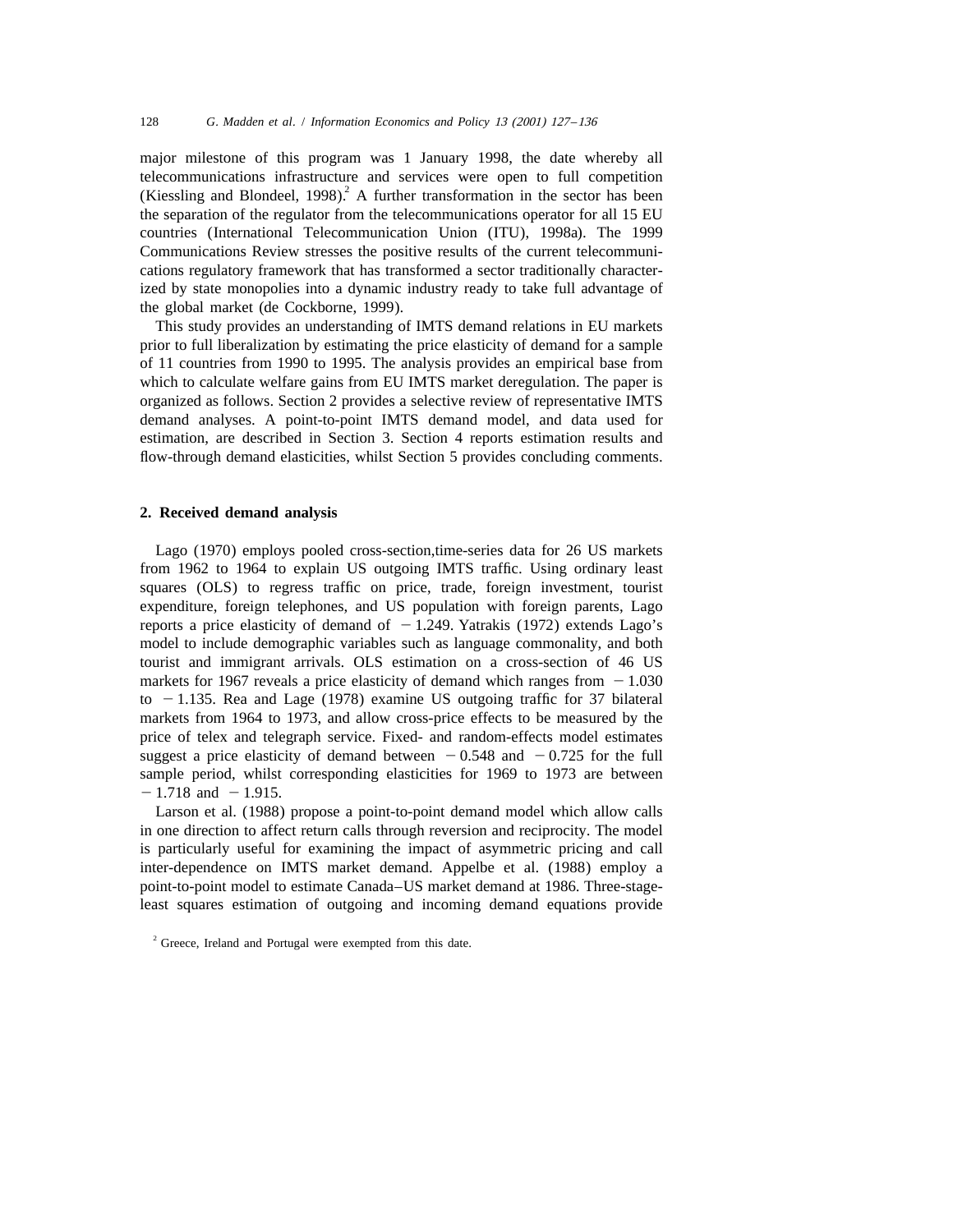flow-through price and reciprocal calling elasticity's of demand which range from  $-0.43$  to  $-0.53$  and 0.24 to 0.47, respectively. Acton and Vogelsang (1992) use a point-to-point model to examine call reversion and reciprocity between the US and 17 Western European countries from 1979 through 1986. Reduced-form equations allow the estimation of cross-country price elasticities of demand, that is, the responsiveness of US (European) demand with respect to European (US) collection rate changes. Two-stage least squares (2SLS) estimates indicate ownprice elasticities of  $-0.49$  and  $-0.36$ , but insignificant cross-country price elasticities.<sup>3</sup> Finally, Hackl and Westlund (1995) estimate time-varying price elasticities for Swedish outgoing traffic on monthly data for 1976 through 1990. Using a moving-local regressions approach, which fits regression models to a window of data that shifts over the observation period, they provide short- and long-run price elasticities of IMTS demand. Model results suggest a longer sample period is associated with a larger price elasticity of demand.

The above sample of studies illustrate that many changes have occurred in statistical techniques employed to examine IMTS traffic. Further, early studies consider aggregate unidirectional and static relationships. Whilst these studies suggest IMTS demand is own-price elastic, point-to-point demand analyses suggest otherwise. In summary, the received evidence indicates that changes in data and statistical techniques used have coincided with a downward revision of reported elasticity estimates.

#### **3. Empirical model and data**

Consistent estimation of point-to-point demand requires simultaneous estimation of incoming and outgoing equations, with explicit accounting for the influence of return traffic on originating IMTS (Larson et al., 1988). Estimating equations for EU IMTS are:

$$
\ln Q_{AB} = \beta_0 + \beta_1 \ln P_A + \beta_2 \ln Q_{BA} + \beta_3 \ln M^A + \beta_4 \ln POP
$$
  
+  $\beta_5 \ln DIST + \mu^A$  (1)

$$
\ln Q_{BA} = \delta_0 + \delta_1 \ln P_B + \delta_2 \ln Q_{AB} + \delta_3 \ln M^B + \delta_4 \ln POP + \delta_5 \ln DIST + \mu^B
$$
\n(2)

where ln denotes the natural logarithm,  $Q_{AB}$  ( $Q_{BA}$ ) is minutes of outgoing

<sup>3</sup> The latter result suggests either the absence of call reversion or reciprocity, or the induced traffic from directions is cancelled out. Acton and Vogelsang (1992) suggest that call reversion occurs only when the difference between outgoing and incoming collection rates is sufficient to cover switching costs. Once this threshold is reached, consumers in high-price countries will re-originate calls from low-price countries.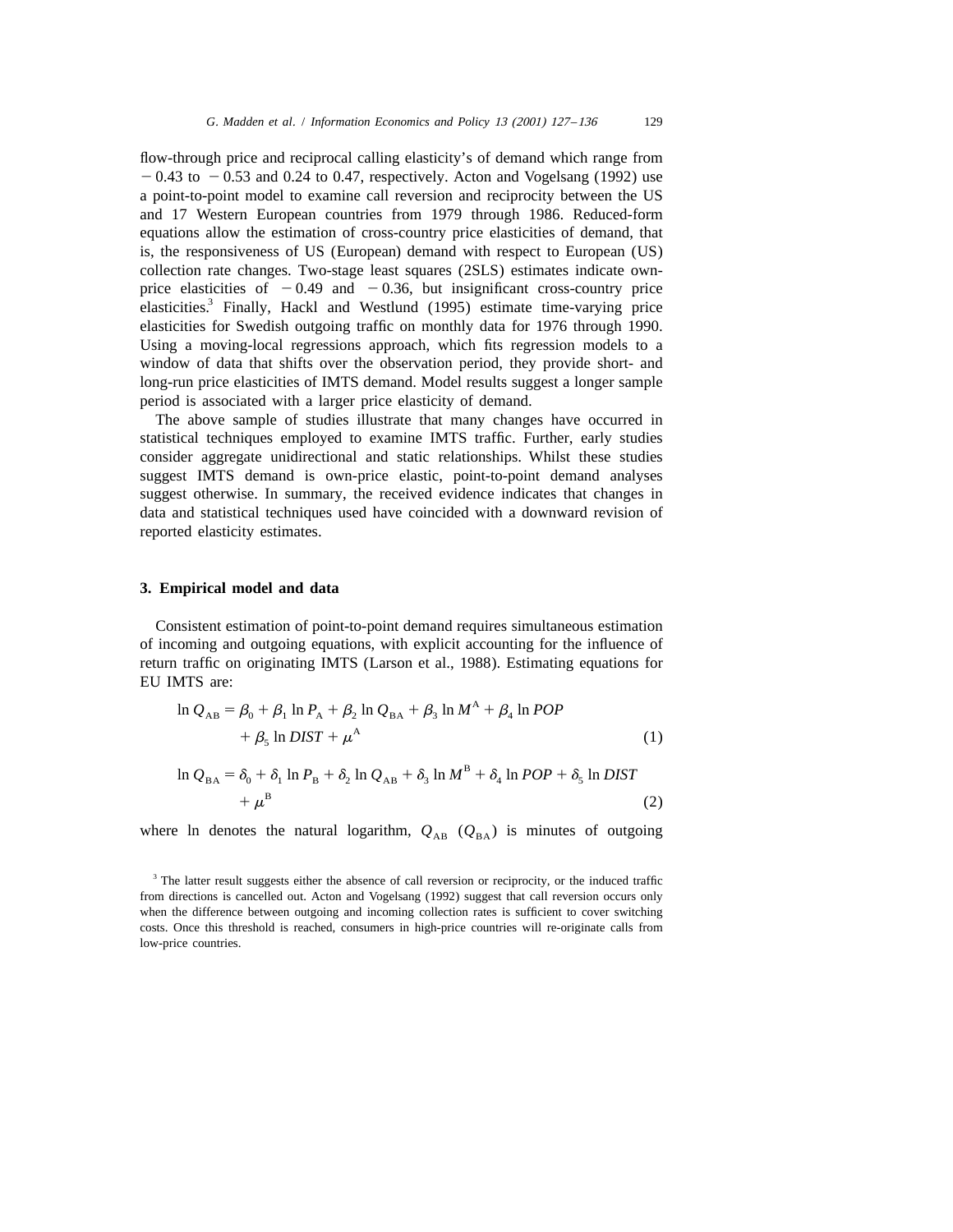telephone traffic from A to B  $(B \text{ to } A)$ , P is the real collection rate (retail price) for a call from A (B) to B (A), *M* is real GDP per capita of A (B), *POP* is the product of the populations of A and B, *DIST* is the absolute distance (kilometers) between the capital cities of A and B, while the  $\mu$  are a random error terms.<sup>4</sup>

Eqs. (1) and (2) are estimated by 2SLS on annual data for the EU Member States Belgium, Denmark, France, Germany, Greece, Italy, Netherlands, Portugal, Spain and the UK for the period 1990 to 1995.<sup>5</sup> Traffic, mainlines, business and residential telephone monthly subscriptions data are from the ITU (1996, 1998b) and TeleGeography (1992–97), whilst collection rates are obtained from the OECD's (1990–97) *Communications Outlook*. Population, real and nominal gross domestic product (GDP) and the consumer price index are from the World Bank (1998). Distance (in kilometers) between capital cities is obtained from Bali Online (2000). Indicators of economic and telecommunications development for the sample countries are provided in Table 1. As expected, main telephone lines per 100 inhabitants (teldensity), income (GDP per capita) and outgoing IMTS minutes are relatively high for all sample countries. Only the United Kingdom (UK) allowed IMTS competition during the sample period 1990–1995, whilst several countries commenced privatization of their dominant carriers. At 1996, three countries had dominant IMTS carriers with majority private control. Note the

| Country            | Teldensity | Income (USD) | <b>IMTS</b> traffic | Competition | Private   |
|--------------------|------------|--------------|---------------------|-------------|-----------|
|                    | 1995       | 1995         | 1996                |             | ownership |
| Belgium            | 46         | 26 570       | 1166                | 1998        | 49.9      |
| Denmark            | 61         | 33 135       | 570                 | 1998        | 49.0      |
| France             | 56         | 26 4 62      | 2970                | 1998        | 20.0      |
| Germany            | 49         | 29 5 64      | 5200                | 1998        | 20.0      |
| Greece             | 49         | 10 9 34      | 518                 |             | 8.0       |
| Italy              | 43         | 18 979       | 2124                | 1998        | 38.0      |
| <b>Netherlands</b> | 52         | 25 5 8 6     | 1534                | 1997        | 55.0      |
| Portugal           | 36         | 9 2 4 9      | 340                 | –           | 49.3      |
| Spain              | 38         | 14 260       | 1189                | 1998        | 79.0      |
| UK                 | 50         | 18 861       | 4539                | 1984        | 99.0      |

Table 1 EU Telecommunications indicators<sup>a</sup>

<sup>a</sup> Teledensity is main telephone lines per 100 inhabitants. Income is real GDP per capita. IMTS traffic is million minutes of outgoing IMTS traffic. Competition is the year competition was introduced into IMTS markets. Private ownership is the share of private ownership for the dominant IMTS carrier. Source: ITU (1998a,b).

<sup>4</sup> Both  $Q_{AB}$  and  $Q_{BA}$  are endogenous, whilst *P* is deemed exogenous because nine of ten markets had a monopoly service provider during the sample period (as such, price was generally regulated and independent of demand).

<sup>5</sup> Ireland and Luxembourg are omitted, as complete point-to-point traffic information are not available. Austria, Finland and Sweden are not included because they did not join the EU until 1995.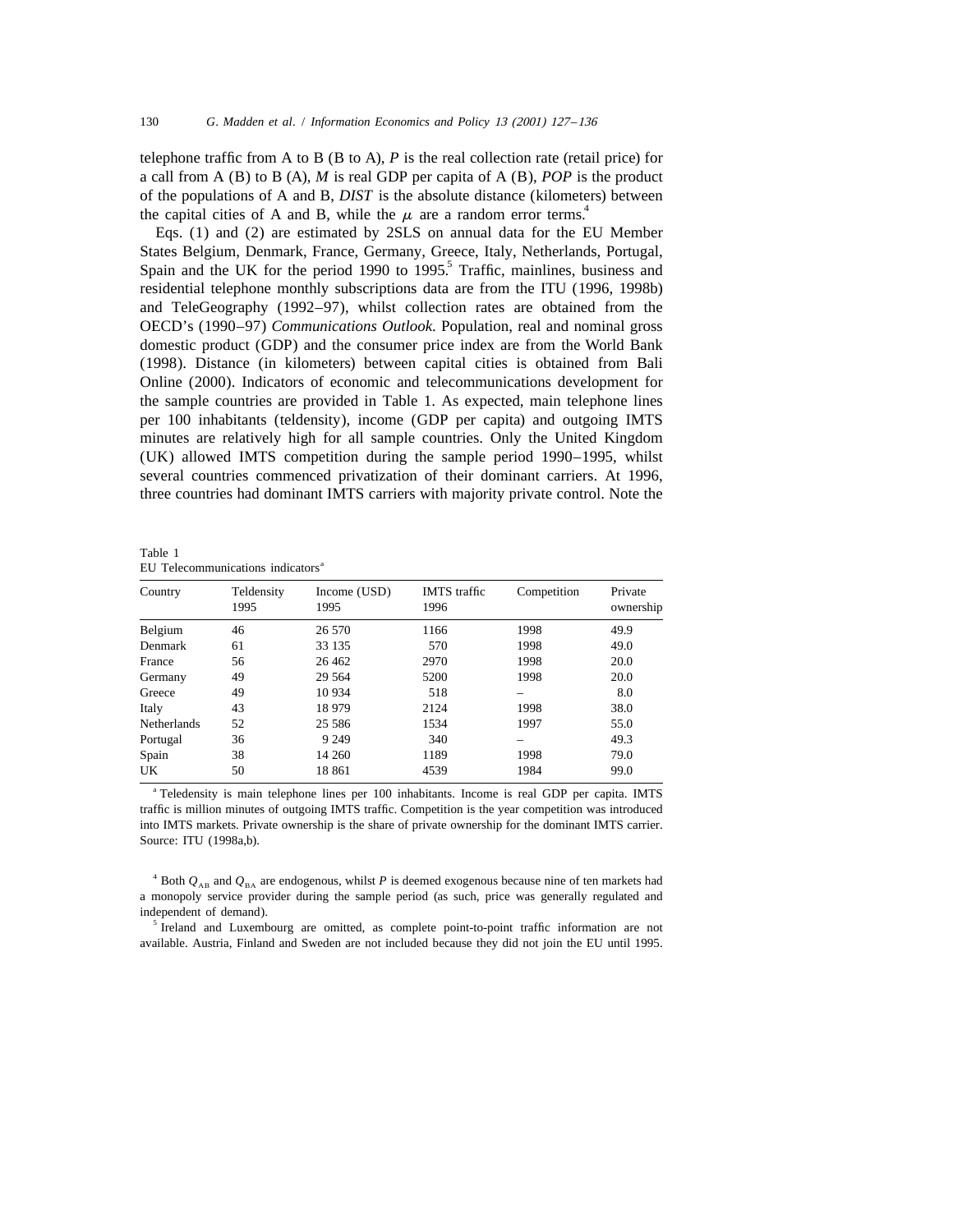effect of the EU's telecommunications liberalization program is more pronounced after 1997. At 1998, seven of the 11 sample countries introduced competition in the supply of IMTS calls.

A description of sample country traffic and collection rates is provided in Table 2, Figs. 1 and 2, respectively. Table 2 shows that the France–Germany route has the largest annual average traffic flow in the EU, with an average of 619.7 million minutes per annum (p.a.). The second largest route is Germany–UK with an average of 617.43 million minutes p.a., followed by France–UK with 559.8 million minutes p.a. The least traffic is for Portugal–Greece with 1.29 million minutes p.a. Casual interpretation of Fig. 1 suggests an apparent downward trend in mean collection rates for EU Member States. The average collection rate between member countries declined 27 percent between 1990 and 1995 from 0.81 to 0.59 cents per minute. However, the relativity between countries remained unchanged, with France having the lowest average annual peak per minute collection rate in 1995 and Greece the highest. Fig. 2 shows the deviation of the collection rates for EU Member States contained in the sample. The dispersion of collection rates has fallen substantially since 1992.

|--|--|--|--|

| Route               | <b>IMTS</b> traffic<br>Route<br>(million minutes) |                      | IMTS traffic<br>(million minutes) |  |
|---------------------|---------------------------------------------------|----------------------|-----------------------------------|--|
| Belgium-Denmark     | 17.40                                             | France-UK            | 559.83                            |  |
| Belgium-France      | 420.55                                            | Germany-Greece       | 164.74                            |  |
| Belgium-Germany     | 245.20                                            | Germany-Italy        | 545.92                            |  |
| Belgium-Greece      | 17.97                                             | Germany-Netherlands  | 547.45                            |  |
| Belgium-Italy       | 93.75                                             | Germany-Portugal     | 69.59                             |  |
| Belgium-Netherlands | 389.32                                            | Germany-Spain        | 254.58                            |  |
| Belgium-Portugal    | 17.00                                             | Germany-UK           | 617.43                            |  |
| Belgium-Spain       | 56.23                                             | Greece-Italy         | 55.18                             |  |
| Belgium-UK          | 166.15                                            | Greece-Netherlands   | 17.83                             |  |
| Denmark-France      | 39.03                                             | Greece-Portugal      | 1.29                              |  |
| Denmark-Germany     | 166.73                                            | Greece-Spain         | 6.43                              |  |
| Denmark-Greece      | 5.28                                              | Greece-UK            | 88.58                             |  |
| Denmark-Italy       | 21.30                                             | Italy-Netherlands    | 71.47                             |  |
| Denmark-Netherlands | 35.04                                             | Italy-Portugal       | 17.37                             |  |
| Denmark-Portugal    | 4.26                                              | Italy-Spain          | 111.70                            |  |
| Denmark-Spain       | 17.73                                             | Italy-UK             | 256.18                            |  |
| $Demmark$ -UK       | 94.13                                             | Netherlands-Portugal | 15.86                             |  |
| France-Germany      | 619.70                                            | Netherlands-Spain    | 64.48                             |  |
| France-Greece       | 35.61                                             | Netherlands-UK       | 283.33                            |  |
| France-Italy        | 421.79                                            | Portugal-Spain       | 65.39                             |  |
| France-Netherlands  | 172.54                                            | Portugal-UK          | 58.77                             |  |
| France-Portugal     | 161.83                                            | Spain-UK             | 246.32                            |  |
| France-Spain        | 295.56                                            | Average              | 169.64                            |  |

Annual average bilateral traffic 1990–1995<sup>a</sup>

a Source: ITU (1996), OECD (1990–97), TeleGeography (1992–97).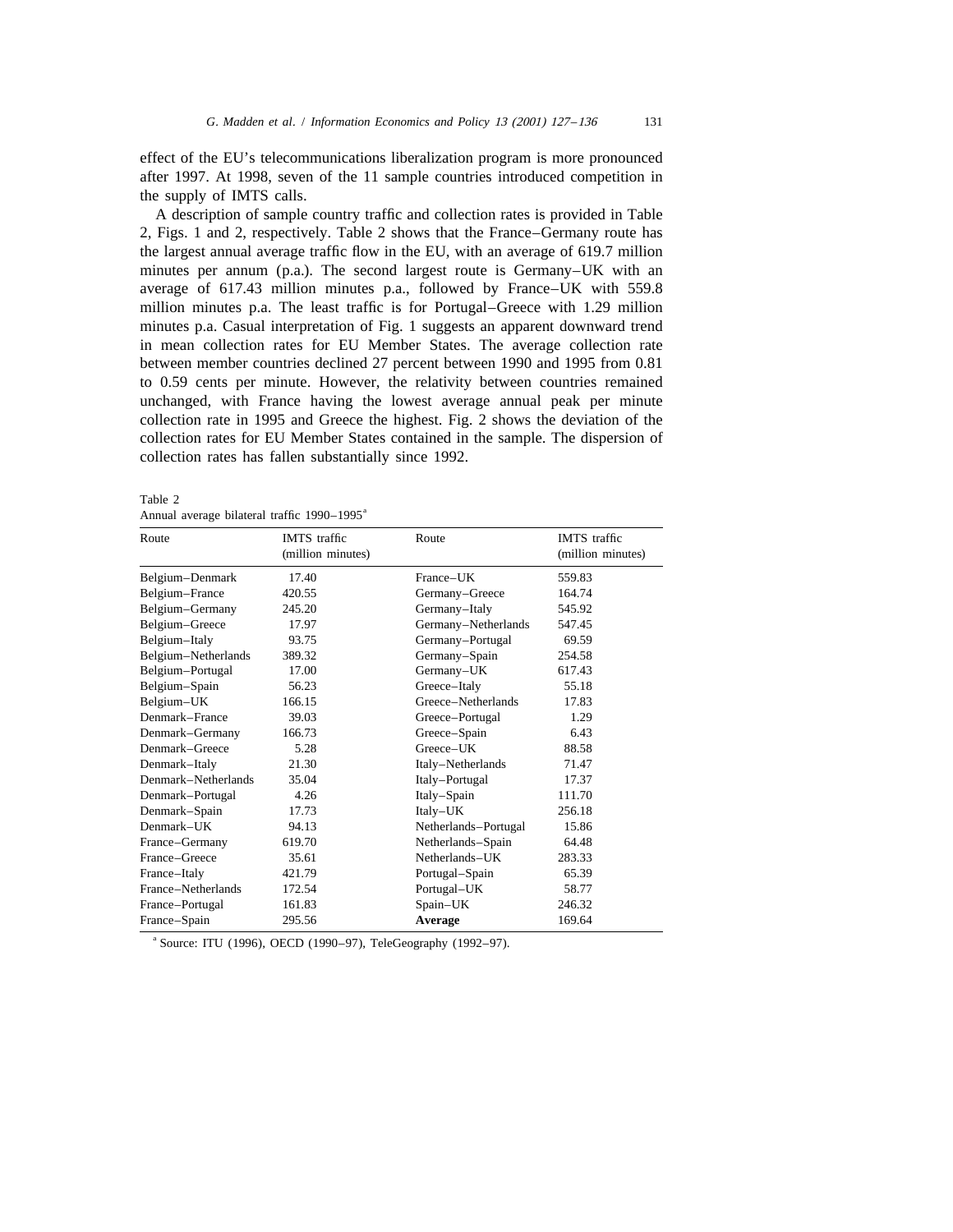

Fig. 1. Average annual per minute collection rate 1990–1995. Source: ITU (1996), OECD (1990–97), TeleGeography (1992–97).

# **4. Estimation results**

Pre-testing indicates the presence of heteroskedasticity and autocorrelation in the 2SLS estimates of Eqs. (1) and (2). Accordingly, a pooled cross-section,time-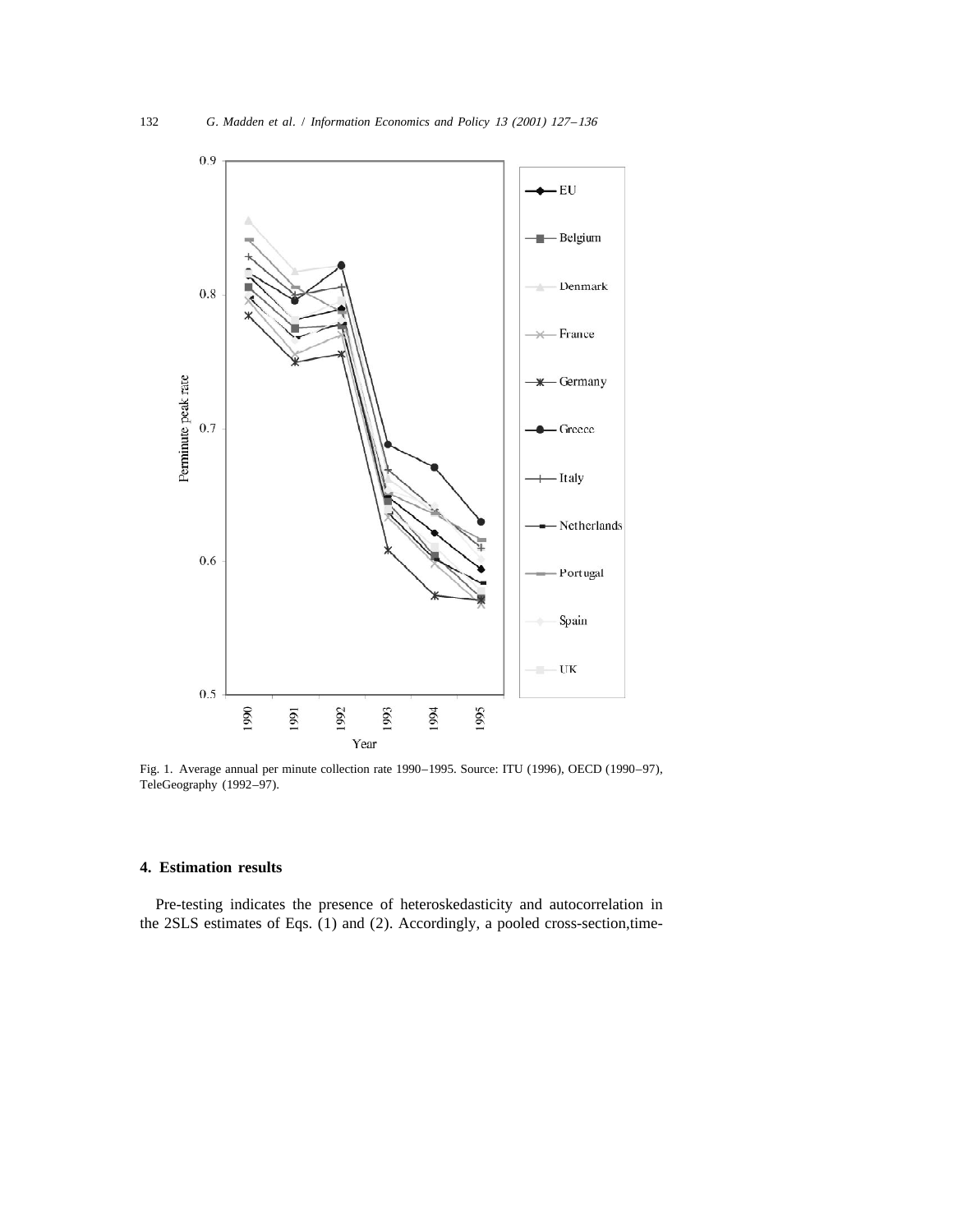

Fig. 2. Standard deviation of collection rates 1990–1995. Source: ITU (1996), OECD (1990–97), TeleGeography (1992–97).

series approach is employed to estimate the demand system which controls for heterogeneity and autocorrelation. Most estimated equations appear well specified with all the estimated parameters conforming to a priori expectations except the price variable for outgoing demand for Spain. Reverse traffic, income and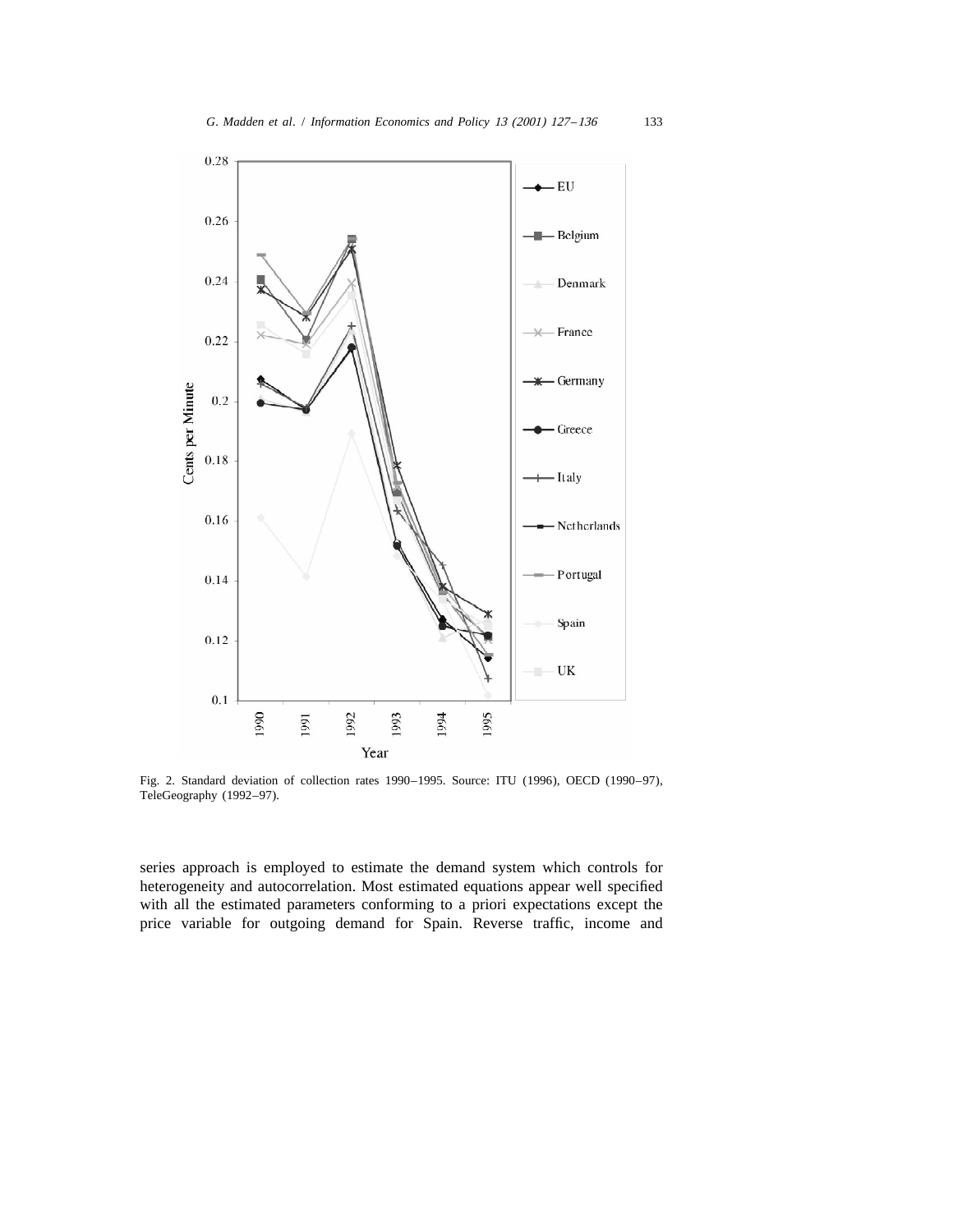population are found to have a positive effect on outgoing demand, whilst price and distance have a negative effect on outgoing demand.<sup>6</sup>

A positive coefficient for incoming traffic suggests that price changes effect traffic flows in both directions. In order to obtain the total effect on demand of a change in any of the explanatory variables it is necessary to eliminate all right-hand side endogenous variables by substituting incoming traffic for the reduced-form equations.<sup>7</sup> Estimated flow-through demand elasticities are reported in Table 3 along with the reverse traffic coefficients. IMTS price elasticities of demand are inelastic and qualitatively similar to recent estimates by Ford and Jackson (1999).<sup>8</sup> From Table 3 there appears no systematic relationship between the magnitude of flow-through price elasticities of demand and national income levels. High- and low-income Member States have an average elasticity of  $-0.2$ , whilst the middle-income band report an average elasticity of  $-0.3$ . For the incoming IMTS demand equation, whilst inelastic, the relative magnitudes of the

| Country       | Outgoing traffic |                    |        | Incoming traffic |                    |        |
|---------------|------------------|--------------------|--------|------------------|--------------------|--------|
|               | Price            | Reverse<br>traffic | Income | Price            | Reverse<br>traffic | Income |
| High income   |                  |                    |        |                  |                    |        |
| France        | $-0.157$         | 0.174              | 2.283  | $-0.574$         | 0.237              | 0.178  |
| Germany       | $-0.255$         | 0.252              | 0.566  | n.s.             | 0.462              | 0.706  |
| UK            | n.s.             | 1.037              | n.s.   | $-0.547$         | n.s.               | 0.574  |
| Medium income |                  |                    |        |                  |                    |        |
| Belgium       | $-0.456$         | 0.363              | 0.989  | $-0.258$         | 0.290              | 0.226  |
| Italy         | n.s.             | 0.691              | 2.698  | $-0.215$         | 0.411              | 0.447  |
| Netherlands   | $-0.267$         | n.s.               | 3.169  | $-0.287$         | 0.378              | n.s.   |
| Spain         | n.s.             | 0.947              | 0.260  | $-0.674$         | 0.755              | 0.446  |
| Low income    |                  |                    |        |                  |                    |        |
| Denmark       | $-0.175$         | n.s.               | 2.326  | $-0.334$         | 0.597              | n.s.   |
| Greece        | n.s.             | 0.814              | 4.385  | $-0.501$         | 0.150              | 2.070  |
| Portugal      | n.s.             | n.s.               | 9.083  | $-0.393$         | 0.553              | 0.573  |

Table 3 Flow-through elasticity<sup>a</sup>

<sup>a</sup> n.s. indicates the estimated coefficient is not significant at 5% level.

<sup>6</sup> Severe multicollinearity exists for the German and Portuguese demand equations so dummy variables are used to replace DIST to isolate traffic band effects. Dummy variables for high-income (France, Germany and the UK) and middle-income (Belgium, Italy, the Netherlands and Spain) Member States are also included. Estimation results are available from the authors on request.

<sup>7</sup> For instance, flow-through price and income elasticity of demand measures for A are:  
\n
$$
\frac{\partial \ln Q_{AB}}{\partial \ln P_{A}} = \frac{\beta_{1}}{1 - \beta_{2} \delta_{2}} \text{ and } \frac{\partial \ln Q_{AB}}{\partial \ln M^{A}} = \frac{\beta_{3}}{1 - \beta_{2} \delta_{2}}
$$
\n(3)

<sup>8</sup> Ford and Jackson (1999) estimate US point-to-point demand equations from 1985 to 1994 and report short-run price elasticities for US–Europe traffic which range from  $-0.13$  to  $-0.26$ .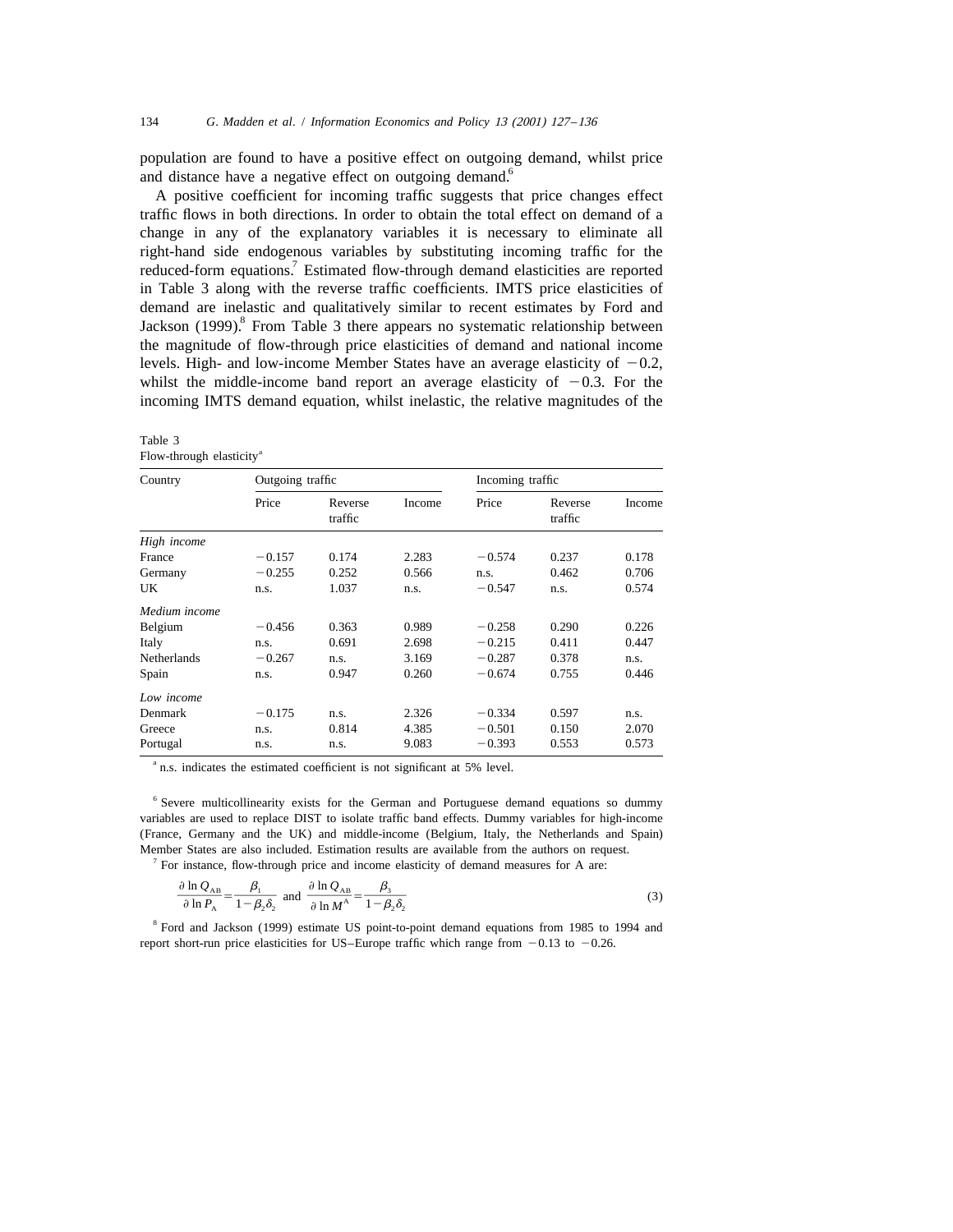coefficients are reversed. The price elasticity of demand is most elastic in the middle-income band, followed by high- and low-income bands. However, there is a clear pattern between the outgoing IMTS demand flow-through income elasticity and national income levels. The lower is national income the more elastic is demand. However, this pattern does not hold for incoming traffic. Demand is mostly income inelastic, but more elastic for the low-income country band.

### **5. Conclusions**

Prior to 1998 IMTS traffic was subject to regulation in EU countries with governments regularly reviewing capacity and IMTS pricing. Given the EU's move to full liberalization after 1998, telecommunications policy would benefit from a better understanding of the structure of demand so as to enable the improved projection of traffic patterns and deficits. IMTS demand elasticity estimates could also provide useful inputs into an examination of alternative pricing policies on use, capacity and economic welfare. Here, outgoing and incoming IMTS demand equations are estimated for ten EU Member States. Estimates of flow-through price elasticities suggest IMTS demand is price inelastic. Accordingly, a reduction in call prices by Member States would not necessarily increase producer surplus in the short-run and only increase consumer surplus marginally. A caveat on the results is that collection rates used for estimation are peak per minute rates, and quite often business is able to negotiate lower rates. Should sample data be dominated by business traffic then the reported elasticity magnitudes may be overstated.

## **References**

- Acton, J.P., Vogelsang, I., 1992. Telephone demand over the Atlantic: Evidence from country-pair data. Journal of Industrial Economics 40, 305–323.
- Appelbe, T.W., Snihur, N.A., Dineen, C., Farnes, D., Giordano, R., 1988. Point-to-point modelling: An application to Canada–Canada and Canada–United States long distance calling. Information Economics and Policy 3, 311–331.
- Bali Online, 2000, How far is it? http://www.indo.com/distance/
- de Cockborne, J.-E., 1999. The 1999 communications review: Improving Europe's competitive position. Info 1, 477–483.
- Ford, G., Jackson, J., 1999, Demand Elasticities for International Message Telephone Service, http://www.ec-group.net/download.htm
- Hackl, P., Westlund, A., 1995. On price elasticities of international telecommunication demand. Information Economics and Policy 7, 27–36.
- ITU, 1998a. In: World Telecommunications Indicators, Vol. 1. ITU, Geneva.
- ITU, 1998b. World Telecommunications Indicators. ITU, Geneva.
- ITU, 1996. Direction of Traffic. ITU, Geneva.